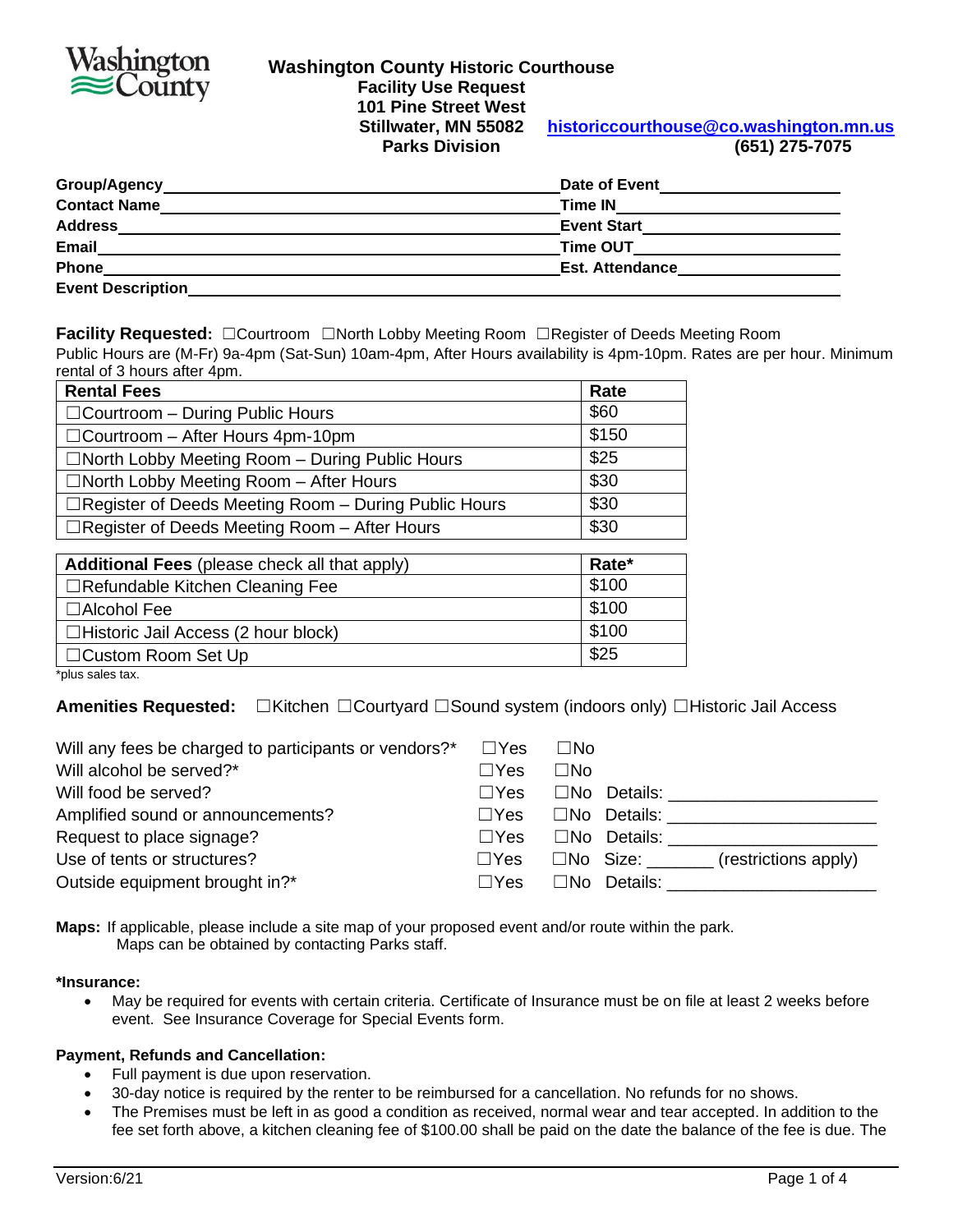

#### **Washington County Historic Courthouse**

kitchen cleaning fee will be refunded in total or in part after both parties agree that all conditions of this agreement have been satisfied. If damages exceed the amount of the cleaning fee, additional charges shall be assessed.

• Washington County reserves the right to cancel this agreement due to unforeseen circumstances, with no liability. If enacted, a refund will be issued.

*I understand there may be special permit fees and insurance required depending on details of the event/rental. I understand that the request will be reviewed by the Parks staff/licensor. I have read the facility rules and policies, payment/refunds/cancellation and insurance coverage for special events form. I agree to follow current Park Ordinance.*

*I, the undersigned, agree to indemnify, defend, and hold harmless the County, its officers, employees, and agents for any and all claims arising out of renters use of the location rented under this Agreement, including any operations of the Renter. No other provision of this Agreement shall serve to limit in any way the obligations of the Renter to indemnify and defend the County under this clause. Nothing herein is intended to waive any provisions of Minnesota Statute Chapter 466.*

| <b>Signature of Main Contact/Licensee</b> | <b>Date</b>            |
|-------------------------------------------|------------------------|
|                                           | <b>Office Use only</b> |

Use Permit # (if applicable): \_\_\_\_\_\_\_\_\_\_\_\_ Insurance Certificate:□ Fee: \_\_\_\_\_\_\_\_\_\_\_\_\_\_\_\_\_\_\_\_\_\_\_\_\_\_\_\_ Notes:\_\_\_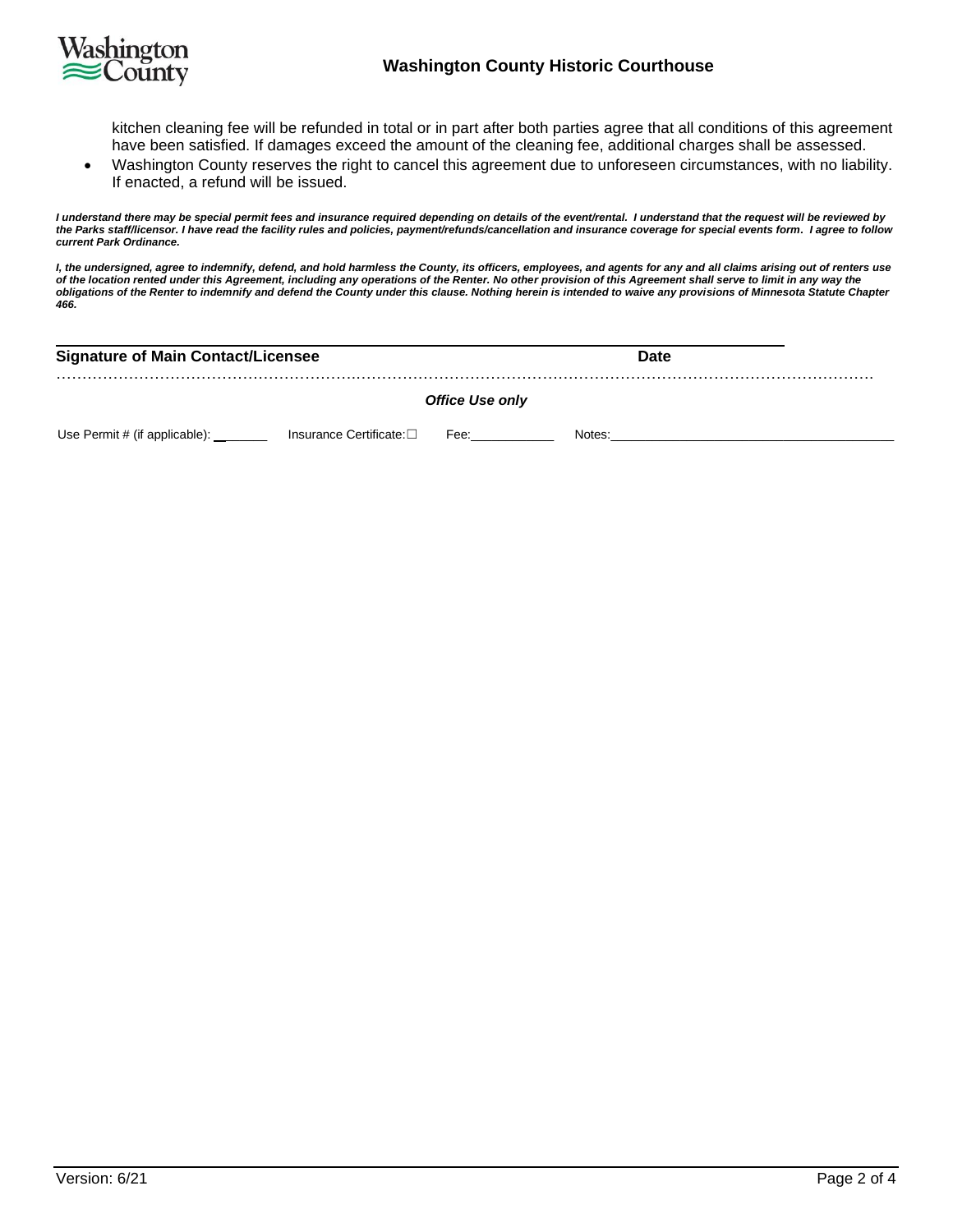

# **Facility Rules and Policies**

# **Alcohol**

- Beer and wine service only, no kegs. Insurance and Sheriff's Deputy at hourly rate required.
- Deputies must be present from start of alcohol service to the end of the event.
- Subject to the use of Deputies at Washington County Parks' discretion. 4-hour minimum for Deputies.
- The main contact for the rental must provide the alcohol and is responsible for adhering to regulations.
- No compensation may be exchanged and service is only to persons attending the rental event.
- Service must cease no less than 30 minutes prior to the conclusion of the rental end time.

#### **General Rules**

- Room setup can be arranged with staff. Alterations at time of event are responsibility of the renter.
- Washington County is not responsible for items lost, stolen or left behind.
- Reservations should be requested at least 2 weeks in advance of rental date.
- Rentals outside of normal operating hours are by request.
- All rentals are to include setup, event and takedown time in the total rental time period. No early entry.
- Smoking is prohibited in the building.
- Renters should bring their own equipment (HDMI cable, AUX cable, food service items, etc.)
- The renter is responsible for the condition of the area used and for the supervision of participants.
- Renter must leave the facility in the condition it was found.
- Storing equipment before or after the rental is not permitted.
- Food and beverage may be brought in by the renter or a licensed caterer. No on site cooking/grilling.
- Renter agrees to not permit the use of the Premises by more than 200 persons at any one time.
- Rental must conclude at the pre-arranged time to avoid additional fees for the deputy and building.

#### **Decorations**

- Permitted within guidelines or by permission only. Failure to follow will result in fees.
- Pads must remain on the Judge's bench and two attorney's tables to ensure they are protected.
- The grounds are equipped with an in-ground sprinkling system which may be punctured by signs, poles, posts, etc.

Encouraged: Free standing items, flameless candles, suction cups, pipe cleaners, center pieces, balloons, signage on easels.

Prohibited: Tape, glue, staples, nails, tacks, open flames, candles, glitter, confetti, sand, silly string, rice, flower petals, adhered items or hooks on walls/ceilings/fixtures.

# **Facility Descriptions**

*Courtroom:* This stately space is ideal for social events, meetings, seminars, and entertainment events.

*Amenities:* Food service kitchen for licensed offsite catering, large wall-mounted projection screen (projector not provided), sound system including speakers and wireless handheld microphone upon request, lectern, wifi, chairs for up to 175 auditorium style setup, 16-5' round tables, 6-8' long rectangle tables,6-6' long rectangle tables, 2-9' (108"x41") Attorney tables (these must be used in your set-up), 1-6' tier bar table, 8-30" round cabaret tables (adjustable height)

*Register of Deeds:* Highlights of this meeting space include tall windows and a vaulted ceiling, making the space a light and comfortable setting for small group sessions or more intimate meetings of up to 15 people. This room also features rotating exhibits.